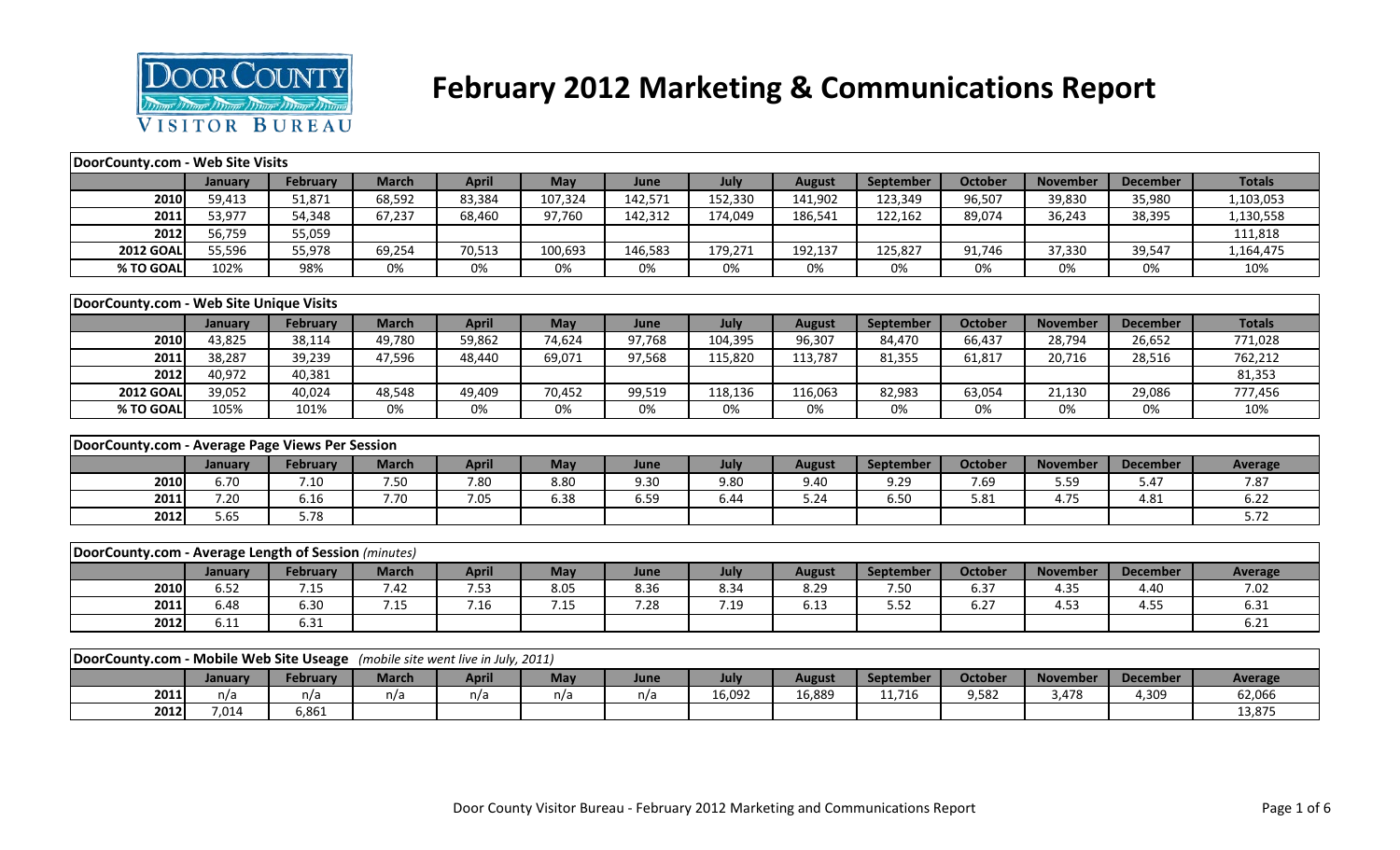| DoorCounty.com - Top Ten Most Requested Pages for the Month |                                |
|-------------------------------------------------------------|--------------------------------|
| 1)/where-to-stay                                            | 6)/plan-your-trip              |
| 2) home page                                                | 7) /where-to-dine              |
| 3) /what-to-do                                              | 8) /where-to-stay/pets-allowed |
| 4) / events                                                 | 9) /where-to-stay/waterfront   |
| 5) /events/                                                 | 10) /forms/contest-nor         |

| DoorCounty.com - Top Ten Sources |                                |
|----------------------------------|--------------------------------|
| 1) google/organic                | 6) DC/email                    |
| $2)$ (direct) / (none)           | 7) facebook.com/referral       |
| 3) DoorCounty/Email              | 8) aol/organic                 |
| 4) bing/organic                  | 9) ask/organic                 |
| 5) yahoo/organic                 | 10) brindesgratis.com/referral |

| Social Media: Facebook |         |                 |              |              |            |                               |             |               |           |                |                 |                 |               |
|------------------------|---------|-----------------|--------------|--------------|------------|-------------------------------|-------------|---------------|-----------|----------------|-----------------|-----------------|---------------|
| <b>Impressions</b>     | January | <b>February</b> | <b>March</b> | <b>April</b> | May        | June                          | July        | <b>August</b> | September | <b>October</b> | <b>November</b> | <b>December</b> | <b>Totals</b> |
| 2011                   | n/a     | n/a             | n/a          | n/a          | n/a        | n/a                           | n/a         | 286,488       | 245,032   | 191,854        | 4,113,378       | 4,248,343       | 9,085,095     |
| 2012                   | 191,394 | 198,686         |              |              |            |                               |             |               |           |                |                 |                 | 390,080       |
| <b>Post Views</b>      | January | <b>February</b> | <b>March</b> | <b>April</b> | May        | June                          | July        | <b>August</b> | September | <b>October</b> | <b>November</b> | <b>December</b> | <b>Totals</b> |
| 2011                   | 199,521 | 193,298         | 178,586      | 114,181      | 163,650    | 219,700                       | 168,839     | 172,648       | 45,020    | 40,769         | 1,089,150       | 960,516         | 3,545,878     |
| 2012                   | 42,566  | 44,999          |              |              |            |                               |             |               |           |                |                 |                 | 87,565        |
| <b>Page Views</b>      | January | <b>February</b> | <b>March</b> | <b>April</b> | May        | <b>June</b>                   | July        | <b>August</b> | September | <b>October</b> | <b>November</b> | <b>December</b> | <b>Totals</b> |
| 2011                   | 763     | 1,430           | 1,627        | 827          | 1,035      | n/a                           | 730*        | 4,761         | 2,823     | 2,155          | 2,640           | 1,403           | 19,464        |
| 2012                   | 2,485   | 3,072           |              |              |            |                               |             |               |           |                |                 |                 | 5,557         |
| "Talking about this"   | January | <b>February</b> | <b>March</b> | <b>April</b> | <b>May</b> | June                          | <b>July</b> | <b>August</b> | September | <b>October</b> | <b>November</b> | <b>December</b> | <b>Totals</b> |
| 2011                   | n/a     | n/a             | n/a          | n/a          | n/a        | n/a                           | 111         | 1,370         | 802       | 481            | 1,121           | 417             | 4,302         |
| 2012                   | 1,228   | 848             |              |              |            |                               |             |               |           |                |                 |                 | 2,076         |
|                        |         |                 |              |              |            | July 2011 Data from 7/19-7/31 |             |               |           |                |                 |                 |               |

| Social Media: Twitter Followers |                                                                                                                                                                            |       |     |     |     |       |       |       |       |       |       |       |        |  |  |
|---------------------------------|----------------------------------------------------------------------------------------------------------------------------------------------------------------------------|-------|-----|-----|-----|-------|-------|-------|-------|-------|-------|-------|--------|--|--|
|                                 | <b>Totals</b><br>April<br><b>October</b><br>February<br>July<br><b>March</b><br><b>November</b><br><b>May</b><br><b>December</b><br>August<br>September<br>June<br>January |       |     |     |     |       |       |       |       |       |       |       |        |  |  |
| 2010                            | n/a                                                                                                                                                                        | 136   | 176 | 210 | 254 | 291   | 336   | 412   | 472   | 520   | 652   | 733   | 4,192  |  |  |
| 2011                            | 785                                                                                                                                                                        | 825   | 813 | 901 | 955 | 1,002 | 1,034 | 1,094 | 1,123 | 1,207 | 1,238 | 1,271 | 12,248 |  |  |
| 2012                            | 1.352                                                                                                                                                                      | 1,392 |     |     |     |       |       |       |       |       |       |       | 2,744  |  |  |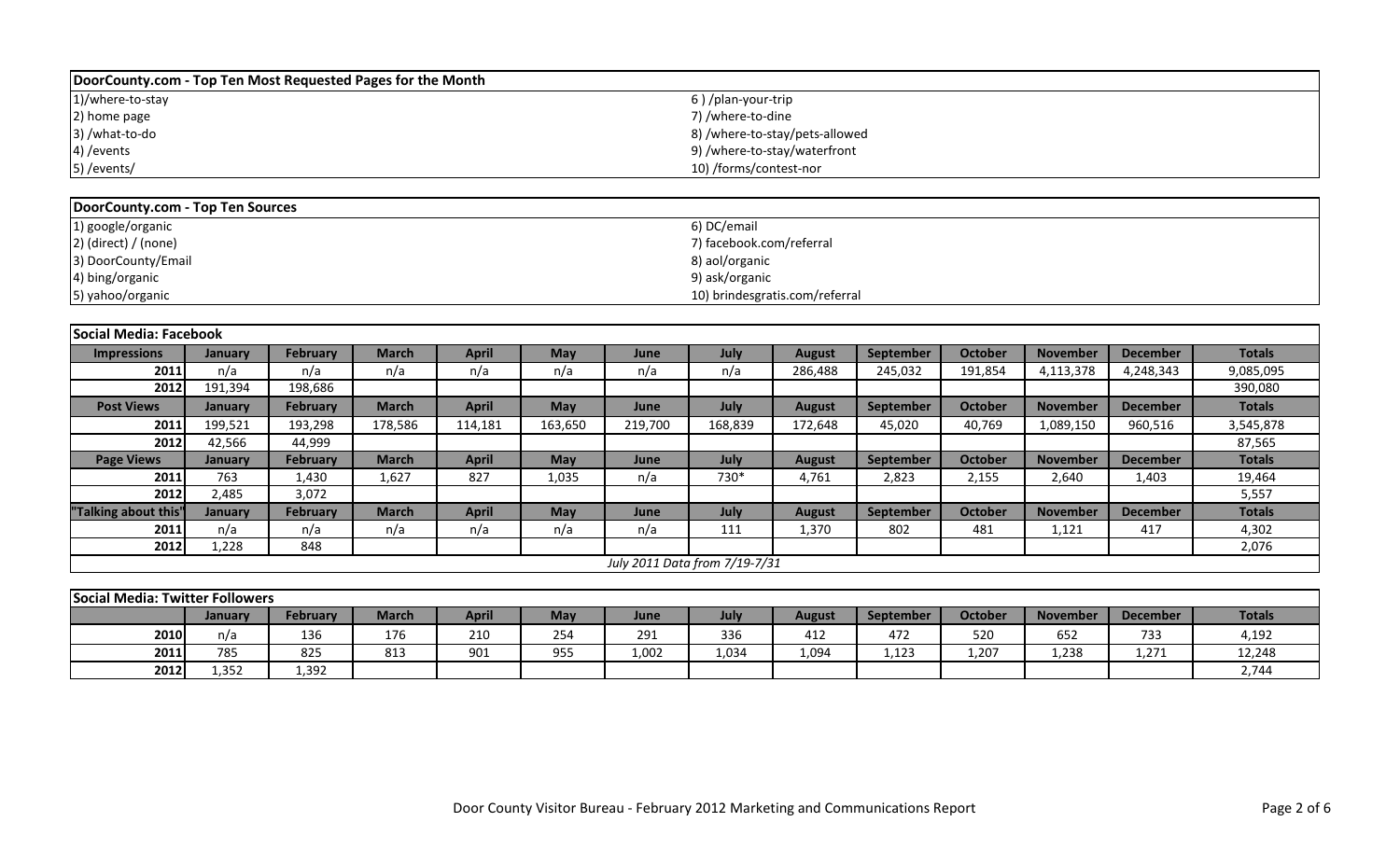|      | Social Media: Blog Page Views                                                                                                                          |     |     |     |     |     |       |     |     |     |     |     |       |  |  |
|------|--------------------------------------------------------------------------------------------------------------------------------------------------------|-----|-----|-----|-----|-----|-------|-----|-----|-----|-----|-----|-------|--|--|
|      | April<br><b>Totals</b><br>July<br>February<br>October<br>May<br><b>November</b><br>March.<br>September<br><b>December</b><br>August<br>June<br>January |     |     |     |     |     |       |     |     |     |     |     |       |  |  |
| 2010 | n/a                                                                                                                                                    | n/a | n/a | n/a | n/a | n/a | n/a   | 361 | 28  | 214 | 165 | 189 | 957   |  |  |
| 2011 | 290                                                                                                                                                    | 139 | 184 | 98  | 373 | 777 | 1,053 | 388 | 357 | 775 | 433 | 630 | 5,497 |  |  |
| 2012 | 831                                                                                                                                                    | 816 |     |     |     |     |       |     |     |     |     |     | 1,647 |  |  |

|                                                                                                                                                                                          | <b>Explore The Door Video Travel Show Activity</b> (views/downloads) |       |           |        |        |        |        |        |        |        |       |       |         |  |
|------------------------------------------------------------------------------------------------------------------------------------------------------------------------------------------|----------------------------------------------------------------------|-------|-----------|--------|--------|--------|--------|--------|--------|--------|-------|-------|---------|--|
| April<br><b>Totals</b><br><b>October</b><br>May<br><b>March</b><br><b>February</b><br><b>November</b><br><b>December</b><br><b>September</b><br>August<br><b>July</b><br>June<br>Januarv |                                                                      |       |           |        |        |        |        |        |        |        |       |       |         |  |
| 2010                                                                                                                                                                                     | 9,638                                                                | 8,126 | 9,670     | 10,518 | 10,963 | 12,829 | 16,608 | 15,617 | 4,336  | 12,512 | 5,789 | 6,635 | 133,241 |  |
| 2011                                                                                                                                                                                     | 7,042                                                                | 5,958 | フフド<br>,, | 8,587  | 10,468 | 18,005 | 21,511 | 18,525 | 12,014 | 9,532  | 4,558 | 5,460 | 129,415 |  |
| 2012                                                                                                                                                                                     | 6,558                                                                | 606,  |           |        |        |        |        |        |        |        |       |       | 12,164  |  |

|      | <b>Pay-Per-Click Results</b> |                 |              |       |       |       |             |        |                |                |                 |                 |               |  |
|------|------------------------------|-----------------|--------------|-------|-------|-------|-------------|--------|----------------|----------------|-----------------|-----------------|---------------|--|
|      | January                      | <b>February</b> | <b>March</b> | April | May   | June  | <b>July</b> | August | September      | <b>October</b> | <b>November</b> | <b>December</b> | <b>Totals</b> |  |
| 2010 | 4,614                        | 4,385           | 9,300        | 6,582 | 5,264 | 6,424 | 6,439       | 6,721  | 6,983          | 6,507          | 3,656           | 3,836           | 70,711        |  |
| 2011 | 4,504                        | 4,443           | 4,606        | 7,998 | 8,431 | 8,513 | 8,139       | 8,194  | 0.251<br>8,254 | 7,125          | 4,954           | 5,423           | 80,584        |  |
| 2012 | n/a                          | n/a             |              |       |       |       |             |        |                |                |                 |                 |               |  |

|      | Number of E-Mails Sent<br>Door County E-Newsletter -                                                                                                                       |         |         |         |         |         |         |         |           |         |         |         |           |  |  |
|------|----------------------------------------------------------------------------------------------------------------------------------------------------------------------------|---------|---------|---------|---------|---------|---------|---------|-----------|---------|---------|---------|-----------|--|--|
|      | April<br><b>Totals</b><br>May<br>October<br><b>March</b><br><b>February</b><br>July<br><b>November</b><br><b>December</b><br>September<br>August<br>June<br><b>January</b> |         |         |         |         |         |         |         |           |         |         |         |           |  |  |
| 2010 | 371,019                                                                                                                                                                    | 360,592 | 354,519 | 354,430 | 789,935 | 338,109 | 384,033 | 561,135 | 1,067,900 | 530,701 | 538,905 | 535,579 | 6,186,857 |  |  |
| 2011 | 515,962                                                                                                                                                                    | 595,083 | 510,210 | 504,288 | 583,245 | 493,554 | 485,410 | 477,504 | 463,342   | 461,517 |         | 450,87  | 5,540,992 |  |  |
| 2012 | 437,876                                                                                                                                                                    | 429,892 |         |         |         |         |         |         |           |         |         |         | 867,768   |  |  |

|                                                                                                                                                               | Door County E-Newsletter - Open Rates |        |        |        |        |        |        |        |        |        |       |        |        |  |
|---------------------------------------------------------------------------------------------------------------------------------------------------------------|---------------------------------------|--------|--------|--------|--------|--------|--------|--------|--------|--------|-------|--------|--------|--|
| April<br>October<br>May<br>July<br><b>February</b><br><b>November</b><br>December<br><b>Average</b><br>March<br><b>August</b><br>September<br>June<br>January |                                       |        |        |        |        |        |        |        |        |        |       |        |        |  |
| 2010                                                                                                                                                          | 15.00%                                | 13.46% | 12.70% | 14.40% | 15.05% | 14.31% | 12.70% | 14.30% | 13.19% | 11.55% | 9.13% | 9.94%  | 12.98% |  |
| 2011                                                                                                                                                          | 14.52%                                | 9.00%  | .3.16% | 12.08% | 11.00% | 14.35% | 15.72% | 17.13% | 15.00% | 12.68% | 0.00% | 12.90% | 12.30% |  |
| 2012                                                                                                                                                          | 16.67%                                | 12.70% |        |        |        |        |        |        |        |        |       |        | 14.69% |  |

| Door County E-Newsletter - Click Thru's                                                                                                                                     |       |        |       |       |        |       |       |       |       |       |          |       |       |  |
|-----------------------------------------------------------------------------------------------------------------------------------------------------------------------------|-------|--------|-------|-------|--------|-------|-------|-------|-------|-------|----------|-------|-------|--|
| April<br>July<br><b>October</b><br><b>February</b><br>May<br><b>November</b><br>September<br><b>December</b><br>August<br><b>March</b><br><b>Average</b><br>June<br>Januarv |       |        |       |       |        |       |       |       |       |       |          |       |       |  |
| 2010                                                                                                                                                                        | 3.57% | 3.80%  | 3.11% | 2.96% | 3.01%  | 3.51% | 2.96% | 2.25% | 3.02% | 2.69% | 1.69%    | 2.05% | 2.89% |  |
| 2011                                                                                                                                                                        | 3.55% | 15.20% | 3.19% | 4.31% | 18.00% | 2.94% | 3.82% | 3.73% | 3.15% | 2.48% | $0.00\%$ | 2.16% | 5.21% |  |
| 2012                                                                                                                                                                        | 3.86% | 2.80%  |       |       |        |       |       |       |       |       |          |       | 3.33% |  |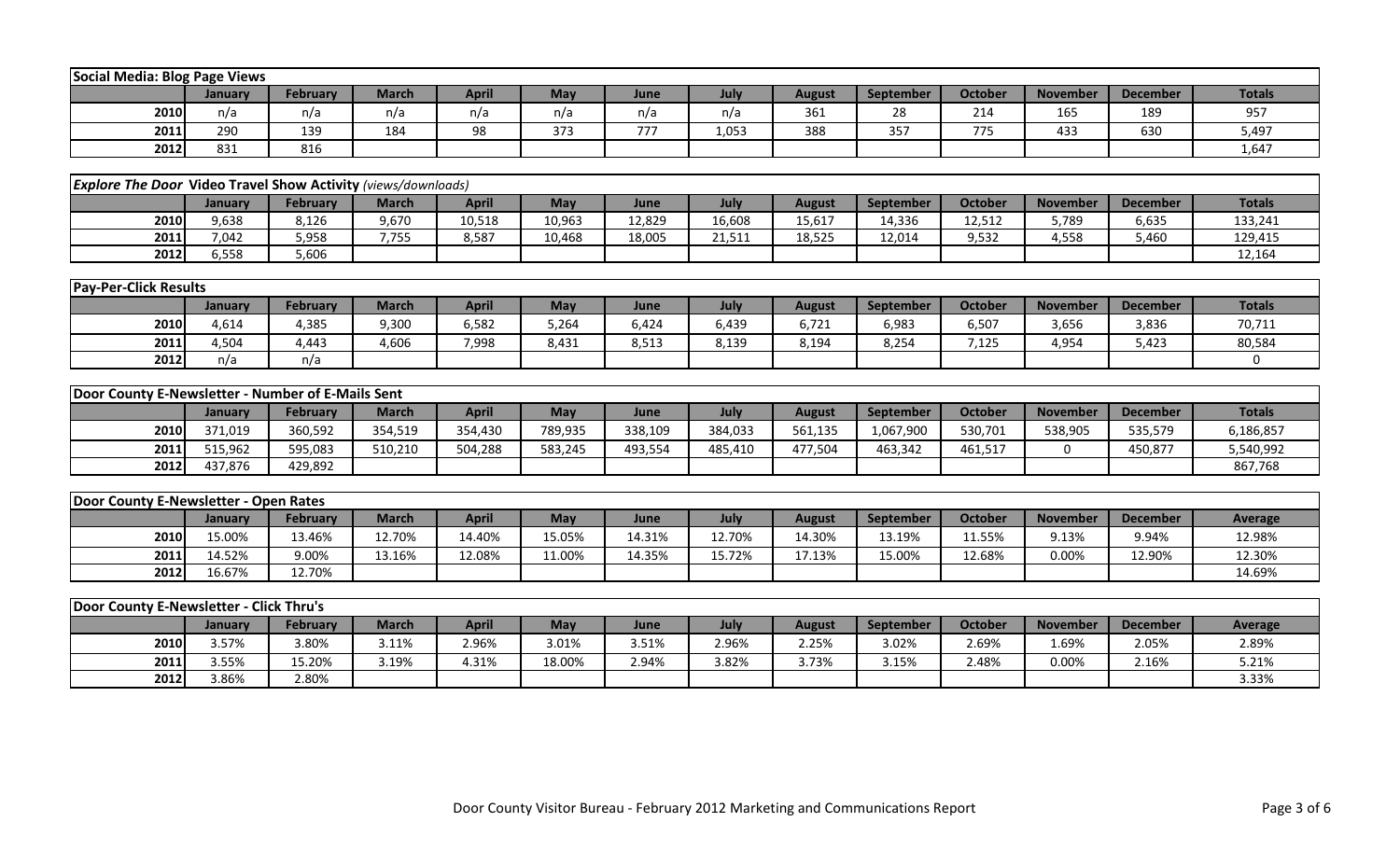|                                                                                                                                                                                     | <b>Advertising - Programs &amp; Campaigns</b> |                 |           |              |            |            |       |                                     |                                       |         |                  |                 |  |
|-------------------------------------------------------------------------------------------------------------------------------------------------------------------------------------|-----------------------------------------------|-----------------|-----------|--------------|------------|------------|-------|-------------------------------------|---------------------------------------|---------|------------------|-----------------|--|
|                                                                                                                                                                                     | Januarv                                       | <b>February</b> | March     | <b>April</b> | <b>May</b> | June       | July  | August                              | <b>September</b>                      | October | <b>November</b>  | <b>December</b> |  |
| <b>2010</b>                                                                                                                                                                         | No ads                                        | <b>NOR</b>      | NOR/Image | Image/FOB*   | Image/FOB* | Image/FOB* | Image |                                     | $Image/KSD$   Image.KSD <sup>**</sup> | Image   | $HHN***$         | HHN/NOR****     |  |
|                                                                                                                                                                                     | $2011$ Image/NOR                              | <b>NOR</b>      | NOR/Image | Image/FOB*   | Image/FOB* | Image/LGBT | Image | Image/SDSDC Image/SDSDC Image/SDSDC |                                       |         | HHN <sup>*</sup> | $HHN***$        |  |
|                                                                                                                                                                                     | $2012$ Image/NOR                              | <b>NOR</b>      |           |              |            |            |       |                                     |                                       |         |                  |                 |  |
| <i>*FOB = Festival of Blossoms</i><br>***HHN = Holidays and Holly Nights<br>**** NOR = Nature of Romance *****SDSDC = So Delicious. So Door County.<br>**KSD = Kingdom So Delicious |                                               |                 |           |              |            |            |       |                                     |                                       |         |                  |                 |  |

| <b>Advertising - Gross Impressions</b> |          |           |              |           |           |           |           |            |                  |           |                 |                 |              |
|----------------------------------------|----------|-----------|--------------|-----------|-----------|-----------|-----------|------------|------------------|-----------|-----------------|-----------------|--------------|
|                                        | January  | Februarv  | <b>March</b> | April     | May       | June      | July      | August     | <b>September</b> | October   | <b>November</b> | <b>December</b> | <b>Total</b> |
| 2010                                   |          | 1,009,657 | 996,461      | 5,191,602 | 7,704,781 | 2,417,705 | 2,350,861 | 1,497,739  | 9,848,936        | 801,682   | 774,004         | 20,000          | 32,613,428   |
| 2011                                   | ,266,927 | 1,646,702 | 457,746      | 2,599,887 | 2,968,615 | 5,147,328 | 3,936,575 | 15,763,868 | 4,112,438        | 5,509,009 | 4,133,881       | 4,422,281       | 51,965,257   |
| 2012                                   | 603,196  | 322,727   |              |           |           |           |           |            |                  |           |                 |                 | 925,923      |

| <b>Advertising - Media Placed 2012</b> |                |                 |              |              |     |      |      |        |           |         |                 |                 |              |
|----------------------------------------|----------------|-----------------|--------------|--------------|-----|------|------|--------|-----------|---------|-----------------|-----------------|--------------|
|                                        | <b>January</b> | <b>February</b> | <b>March</b> | <b>April</b> | May | June | July | August | September | October | <b>November</b> | <b>December</b> | <b>Total</b> |
| <b>Total Paid</b>                      | \$9,060        | \$1,177         |              |              |     |      |      |        |           |         |                 |                 | \$10,237     |
| Co-Op Dollars                          | \$0            | \$0             |              |              |     |      |      |        |           |         |                 |                 |              |
| <b>Barter Dollars</b>                  | \$1,170        | \$495           |              |              |     |      |      |        |           |         |                 |                 | \$1,665      |
| <b>Unpaid Dollars</b>                  | \$0            | S0              |              |              |     |      |      |        |           |         |                 |                 |              |

|                  | Media Marketing Program - Impressions |          |          |           |           |         |            |               |            |                |                 |                 |               |
|------------------|---------------------------------------|----------|----------|-----------|-----------|---------|------------|---------------|------------|----------------|-----------------|-----------------|---------------|
|                  | <b>January</b>                        | February | March    | April     | May       | June    | July       | <b>August</b> | September  | <b>October</b> | <b>November</b> | <b>December</b> | <b>Totals</b> |
| <b>2010</b>      | 1,017,295                             | 304,649  | ,562,351 | 1,315,770 | 738,046   | 213,955 | 16,055,478 | 805,595       | 853,768    | 903,207        | 313,088         | 460,000         | 24,543,202    |
| 2011             | .,187,039                             | 647,731  | 531,435  | 1,478,634 | 257,400   | 301,217 | 18,973,348 | 9,517,655     | 15,249,379 | 1,327,037      | 4,659,189       | 606,261         | 54,736,325    |
| 2012             | 23,227,492                            | 850,742  |          |           |           |         |            |               |            |                |                 |                 | 24,078,234    |
| <b>2012 GOAL</b> | 686,394                               | 512,342  | .146.420 | 2,364,982 | 2,723,495 | 536,449 | 8,060,897  | 2,202,303     | 3,081,286  | 2,813,161      | 1,410,159       | 2,371,251       | 27,909,139    |
| % TO GOAL        | 3384%                                 | 166%     | 0%       | 0%        | 0%        | 0%      | 0%         | 0%            | 0%         | 0%             | 0%              | 0%              | 86%           |

| Media Marketing Program - Ad Value Equivalency |                |                 |              |              |          |           |           |               |                  |          |                 |                 |               |
|------------------------------------------------|----------------|-----------------|--------------|--------------|----------|-----------|-----------|---------------|------------------|----------|-----------------|-----------------|---------------|
|                                                | <b>January</b> | <b>February</b> | <b>March</b> | <b>April</b> | May      | June      | July      | <b>August</b> | <b>September</b> | October  | <b>November</b> | <b>December</b> | <b>Totals</b> |
| 2010                                           | \$37,936       | \$16,443        | \$361,125    | \$67,217     | \$46,351 | \$102,304 | \$421,940 | \$23,316      | \$173,883        | \$24,835 | \$70,052        | \$57,350        | \$1,402,752   |
| 2011                                           | \$74,363       | \$58,692        | \$77,286     | \$50,035     | \$8,777  | \$38,525  | \$31,993  | \$103,217     | \$231,817        | \$57,846 | \$94,313        | \$55,145        | \$882,009     |
| 2012                                           | \$794,635      | \$38,569        |              |              |          |           |           |               |                  |          |                 |                 | \$833,204     |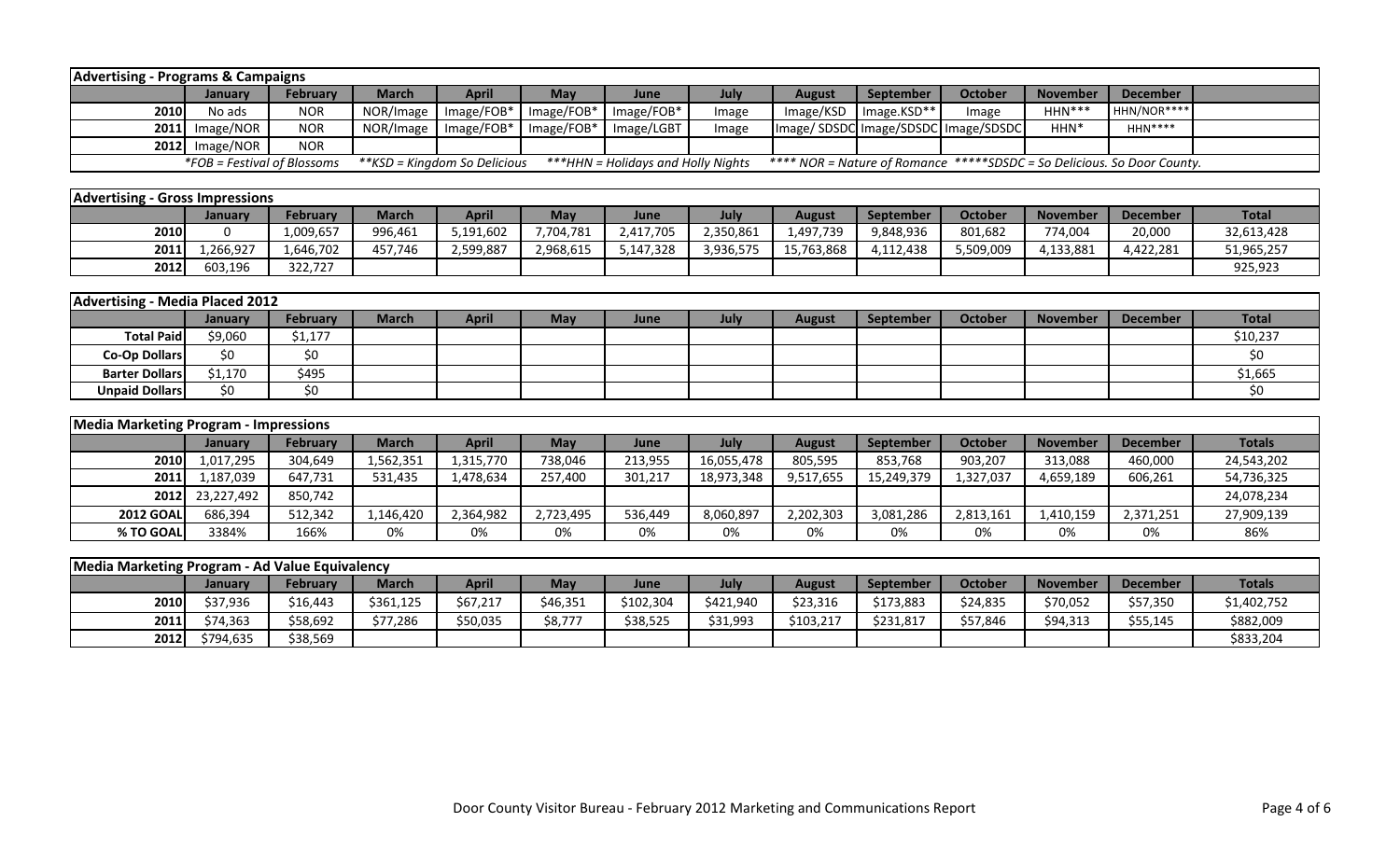| Media Marketing Program - Visiting Journalists |                |                        |                    |                    |             |            |             |                      |                  |                       |                       |                       |                        |
|------------------------------------------------|----------------|------------------------|--------------------|--------------------|-------------|------------|-------------|----------------------|------------------|-----------------------|-----------------------|-----------------------|------------------------|
|                                                | January        | February               | <b>March</b>       | <b>April</b>       | May         | June       | July        | <b>August</b>        | <b>September</b> | <b>October</b>        | <b>November</b>       | <b>December</b>       | <b>Totals</b>          |
| 2010                                           | $\Omega$       | 12                     | $\mathbf 0$        | 0                  | 14          | 18         | 0           | 0                    | 11               | 11                    | 0                     | -1                    | 67                     |
| 2011                                           | $\mathbf 0$    | 13                     | $\mathbf 0$        | $\mathbf 0$        | 13          | 14         | 1           | $\mathbf 0$          | 16               | 18                    | 1                     | $\boldsymbol{0}$      | 76                     |
| 2012                                           | 0              | 16                     |                    |                    |             |            |             |                      |                  |                       |                       |                       | 16                     |
| <b>2012 GOAL</b>                               | $\mathbf 0$    | 14                     | $\mathbf 0$        | $\mathbf 0$        | 14          | 14         | $\mathbf 0$ | $\boldsymbol{0}$     | 14               | 14                    | $\mathbf 0$           | $\boldsymbol{0}$      | 70                     |
| % TO GOAL                                      |                | 114%                   |                    |                    | $0\%$       | $0\%$      |             |                      | 0%               | $0\%$                 |                       |                       | 23%                    |
|                                                |                |                        |                    |                    |             |            |             |                      |                  |                       |                       |                       |                        |
| Media Monitoring - Publicity Value (Cision)    |                |                        |                    |                    |             |            |             |                      |                  |                       |                       |                       |                        |
|                                                | January        | <b>February</b>        | <b>March</b>       | <b>April</b>       | May         | June       | July        | <b>August</b>        | September        | <b>October</b>        | <b>November</b>       | <b>December</b>       | <b>Totals</b>          |
| 2010                                           | \$267,948      | \$162,592              | \$123,631          | \$128,682          | \$717,013   | \$153,716  | \$338,534   | \$207,042            | \$232,090        | \$176,386             | \$166,130             | \$34,037              | \$2,707,803            |
| 2011                                           | \$359,058      | \$94,993               | \$71,452           | \$188,681          | \$1,034,872 | \$428,164  | \$539,777   | \$322,635            | \$421,804        | \$663,977             | \$137,523             | \$242,033             | \$4,504,969            |
| 2012                                           | \$117,144      | \$104,129              |                    |                    |             |            |             |                      |                  |                       |                       |                       | \$221,274              |
|                                                |                |                        |                    |                    |             |            |             |                      |                  |                       |                       |                       |                        |
| <b>Group Tour Contacts</b>                     |                |                        |                    |                    |             |            |             |                      |                  |                       |                       |                       |                        |
|                                                | January        | <b>February</b>        | <b>March</b>       | <b>April</b>       | <b>May</b>  | June       | July        | <b>August</b>        | September        | <b>October</b>        | <b>November</b>       | <b>December</b>       | <b>Totals</b>          |
| 2010                                           | 67             | 151                    | 191                | 21                 | 19          | 36         | 26          | 376                  | 169              | 104                   | 102                   | 82                    | 1,344                  |
| 2011                                           | 47             | 181                    | 130                | 198                | 20          | 39         | 32          | $\overline{27}$      | 343              | $\overline{202}$      | 69                    | 132                   | 1,420                  |
| 2012                                           | $\frac{1}{2}$  | 106                    |                    |                    |             |            |             |                      |                  |                       |                       |                       | $\overline{228}$       |
| <b>2012 GOAL</b>                               | 48             | 186                    | 134                | 204                | 22          | 40         | 33          | 28                   | 353              | 208                   | 71                    | 136                   | 1,463                  |
| % TO GOAL                                      | 254%           | 57%                    | 0%                 | 0%                 | 0%          | 0%         | 0%          | 0%                   | 0%               | 0%                    | 0%                    | 0%                    | 16%                    |
|                                                |                |                        |                    |                    |             |            |             |                      |                  |                       |                       |                       |                        |
| <b>Group Tour Inquiries</b>                    |                |                        |                    |                    |             |            |             |                      |                  |                       |                       |                       |                        |
|                                                | January        | February               | <b>March</b>       | <b>April</b>       | May         | June       | July        | <b>August</b>        | September        | <b>October</b>        | <b>November</b>       | <b>December</b>       | <b>Totals</b>          |
| 2010                                           | 14             | 13                     | 3                  | 8                  | 10          | 4          | 10          | 9                    | 17               | 6                     | 8                     | $\overline{7}$        | 109                    |
| 2011                                           | 16             | 13                     | 14                 | 18                 | 20          | 15         | 8           | 30                   | 23               | 21                    | 14                    | 14                    | 206                    |
| 2012                                           | 26             | 19                     |                    |                    |             |            |             |                      |                  |                       |                       |                       | 45                     |
| <b>2012 GOAL</b>                               | 17             | 14                     | 15                 | 19                 | 21          | 15         | 8           | 31                   | 24               | 22                    | 15                    | 15                    | 216                    |
| % TO GOAL                                      | 153%           | 136%                   | $0\%$              | $0\%$              | $0\%$       | $0\%$      | $0\%$       | 0%                   | $0\%$            | $0\%$                 | 0%                    | $0\%$                 | 21%                    |
|                                                |                |                        |                    |                    |             |            |             |                      |                  |                       |                       |                       |                        |
| <b>Meeting/Event Planner Contacts</b>          |                |                        |                    |                    |             |            |             |                      |                  |                       |                       |                       |                        |
| 2010                                           | January<br>438 | <b>February</b><br>507 | <b>March</b><br>10 | <b>April</b><br>19 | May<br>36   | June<br>20 | July<br>36  | <b>August</b><br>305 | September<br>42  | <b>October</b><br>122 | <b>November</b><br>30 | <b>December</b><br>23 | <b>Totals</b><br>1,588 |
| 2011                                           | 59             | $71\,$                 | $71\,$             | 56                 | 280         | 429        | 29          | 235                  | 126              | 106                   | 130                   | 231                   | 1,823                  |
| 2012                                           | 115            | 45                     |                    |                    |             |            |             |                      |                  |                       |                       |                       | 160                    |
| <b>2012 GOAI</b>                               | 60             | $\overline{72}$        | $\overline{72}$    | 57                 | 286         | 438        | 30          | 240                  | 129              | 108                   | 132                   | 236                   | 1,859                  |
| % TO GOAL                                      | 192%           | 63%                    | $0\%$              | 0%                 | 0%          | 0%         | 0%          | 0%                   | 0%               | 0%                    | 0%                    | 0%                    | 9%                     |